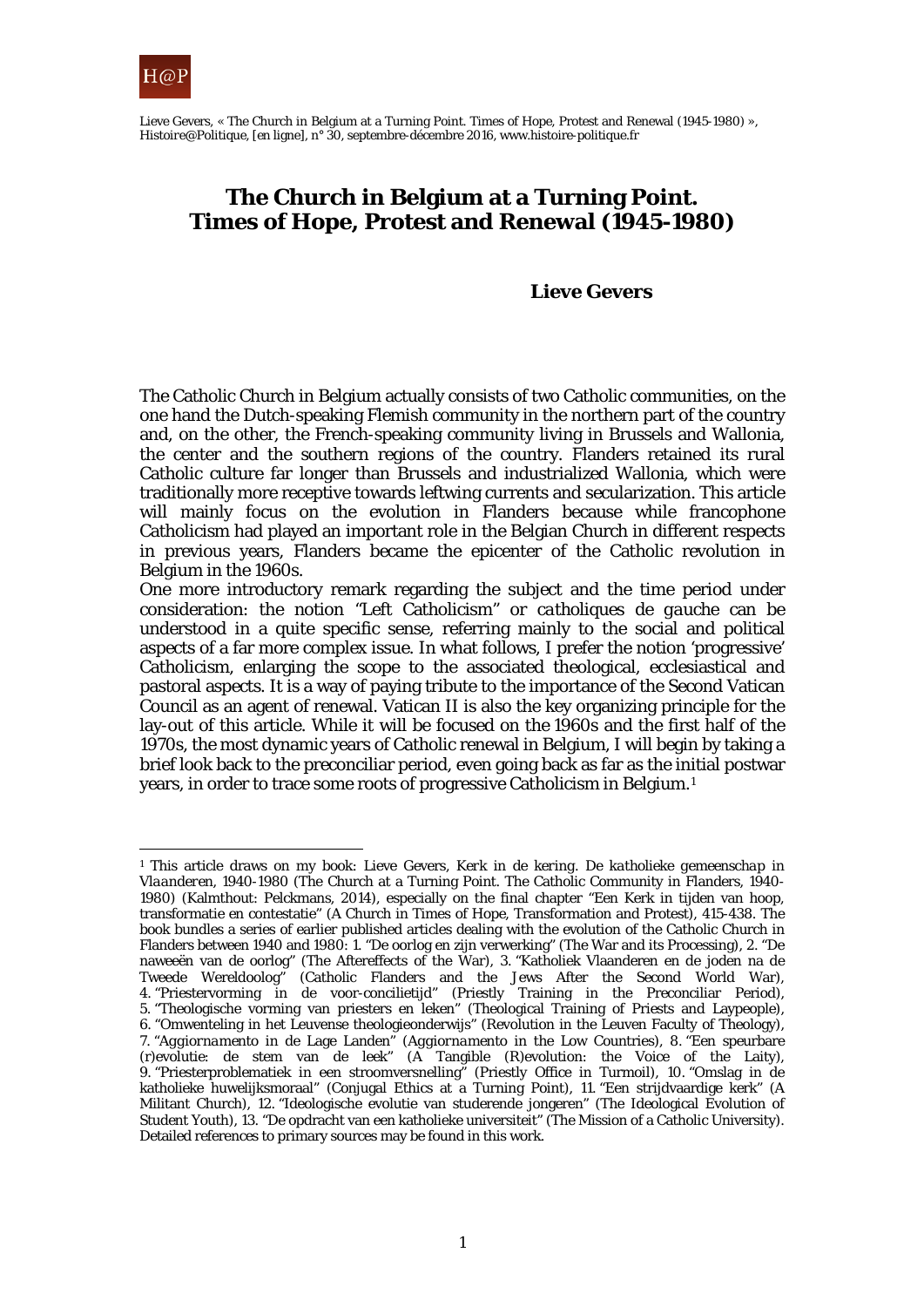

Lieve Gevers, « The Church in Belgium at a Turning Point. Times of Hope, Protest and Renewal (1945-1980) », *Histoire@Politique*, [en ligne], n° 30, septembre-décembre 2016, www.histoire-politique.fr

# **Postwar and Preconciliar Years: Restoration and Renewal (1945-1961)**

Immediately after the Second World War, there were signs of rejuvenation and renewal of the Belgian Catholic community, in particular in the French-speaking part of the country. For several decades, the liturgical and ecumenical movement had taken root there. However, the main stimulus for innovation was French Catholicism. The influence of Emmanuel Mounier's Christian personalism, the worker priest movement and the so-called *nouvelle théologie* all bore fruit in Belgian Francophone Catholic circles of theologians and intellectuals. Around 1945, several groups, political formations and reviews sprang up, sharing a desire to rid themselves of the tutelage of bishops and conservative party leaders, to overcome the traditional polarization in politics, and to bridge the gap between the Church and the world of labor. They also pleaded for internal Church reforms such as the emancipation of the laity and the renewal of liturgy and pastoral work. The new currents of opinions were transmitted through reviews such as *La Relève* (1945-), *La Revue nouvelle* (1945-) and the Belgian edition of the French periodical *Témoignage chrétien*.[2](#page-1-0)

However, in the late 1940s, there occurred a conservative backlash. The Cold War caused a polarization on the international front and drove political and ecclesiastical leaders onto the defensive. The postwar political developments in the country forced both the Church leadership and Catholic public opinion, especially in Flanders, to adopt such a defensive attitude, even more than in many other European countries. Indeed the war had left Belgium with a very problematic legacy. The purge and the royal question caused a strong polarization within the Belgian population between a predominantly Francophone anticlerical front, and a predominantly Dutch-speaking Catholic front. In the 1950s, the political scene was partly dominated by a school war, a major societal altercation over the role and influence of Catholic education in Belgium.[3](#page-1-1) In this way the post-liberation spirit of renewal was soon silenced and counterbalanced by a defensive overtone of Catholic mobilization, anticommunism, party discipline and pillarization. The confessional network – the Catholic schools, the Catholic youth movements, Catholic social organizations – were all flourishing,

<span id="page-1-0"></span><sup>2</sup> Mark van den Wijngaert, *Ontstaan en stichting van de C.V.P.-P.S.C. De lange weg naar het kerstprogramma* (Antwerp: Nederlandsche Boekhandel, 1976); Roger Aubert, *150 ans de vie des églises*  (Brussels: Paul Legrain, 1980); Jean-Louis Jadoulle, "Les visages de l'église de Belgique", in Claude Soetens, (ed.), *Vatican II et la Belgique* (Ottignies: Quorum, 1996), 11-70; Jean-Louis Jadoulle, "The Milieu of Left Wing Catholics in Belgium (1940s-1950s)", in Gerd-Rainer Horn and Emmanuel Gerard (eds.), *Left Catholicism 1943-1955. Catholics and Society in Western Europe at the Point of Liberation*, Kadoc Studies n° 25 (Leuven: Leuven University Press, 2001), 102-117; Jean Pirotte et Guy Zelis (eds.), *Pour une histoire du monde catholique au 20e siècle, Wallonie ‒ Bruxelles. Guide du chercheur*  (Archives du monde catholique Église ‒ Wallonie: Louvain-la-Neuve, 2003); Lieve Gevers, "Catholicism in the Low Countries during the Second World War. Belgium and the Netherlands: A Comparative Approach", in Lieve Gevers and Jan Bank (eds.), *Religion under Siege.* I. *The Roman Catholic Church in Occupied Europe (1939-1950)*, Annua Nuntia Lovaniensia n° 56 (Leuven: Peeters, 2007), 228-236.

<span id="page-1-1"></span><sup>3</sup> Kris Hoflack and Luc Huyse, "De afrekening met de vrienden van de vijand", in Luc Huyse and Kris Hoflack (eds.), *De democratie heruitgevonden. Oud en nieuw in politiek België 1944/1950* (Leuven: Van Halewyck, 1995), 27-44; Lode Wils, *Histoire des nations belges. Belgique, Flandre, Wallonie: quinze siècles de passé commun* (Ottignies: Quorum, 1996), 227-233; Jeffrey Tyssens, *De schoolkwestie in de jaren vijftig. Van conflict naar pacificatie* (Brussels: VUBpress, 1997) ; Pieter Lagrou, *The Legacy of Nazi Occupation. Patriotic Memory and National Recovery in Western Europe, 1945-1965* (Cambridge: Cambridge University Press, 2000); José Gotovitch and Chantal Kesteloot (eds.), *Collaboration, répression. Un passé qui résiste* (Brussels: Labor, 2002).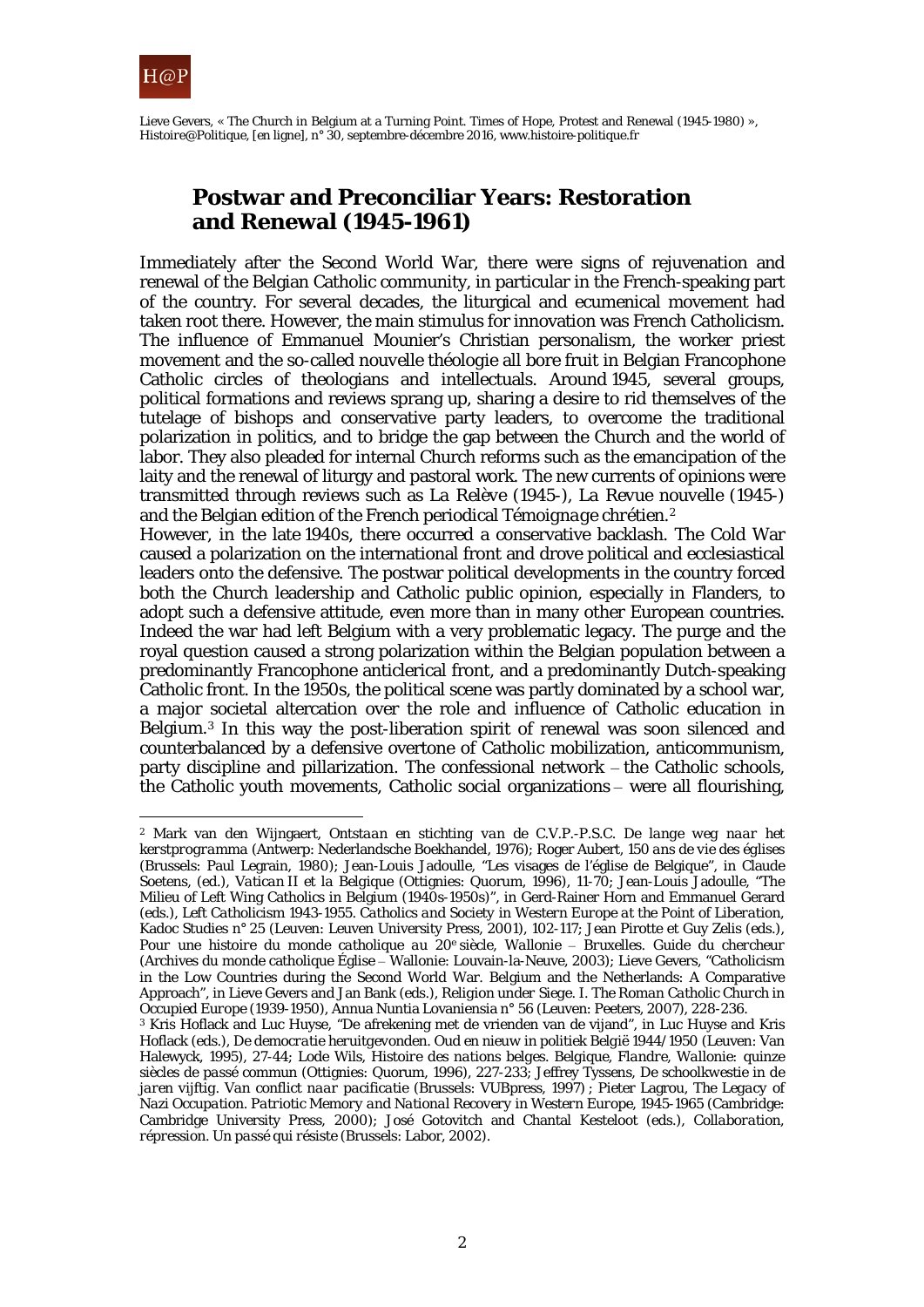

Lieve Gevers, « The Church in Belgium at a Turning Point. Times of Hope, Protest and Renewal (1945-1980) », *Histoire@Politique*, [en ligne], n° 30, septembre-décembre 2016, www.histoire-politique.fr

more than ever before, in the mid-1950s. The much-vaunted and proverbial 'rich Roman Catholic life' witnessed its last glorious days precisely during that period.[4](#page-2-0)

However, by the middle of the 1950s, things were changing. A variety of signals made it clear that the foundations of the ecclesiastical empire were beginning to shake. The sociology of religion, an emerging new science in Belgium, demonstrated the link between urbanization and secularization, and pleaded for an adaptation of ecclesiastical structures and strategies. The mentality of the church community changed as well. In a climate of decreasing tensions, ecclesiastical renewal tendencies, which had been timidly waiting in the margins, gradually succeeded in coming into the open, and this time not only in French-speaking Belgium but also in Flanders. The most innovative voices came from the Catholic University of Leuven. Not only some professors in theology and philosophy, but also the Flemish Student Association for Catholic Action, centered on the review Universitas, acted as a pioneer in that regard.<sup>5</sup>

The year 1958 was a decisive turning point. The death of Pope Pius XII and the election of John XXIII were experienced as the end of an era. In Belgium itself, 1958 marked the beginning of a period of pacification between Catholics and non-Catholics. An important signal of the changing mentality in Flanders was the birth of a new periodical, the monthly *De Maand*, in January 1958. It became an important rallying point for people advocating an open form of Catholicism. When Pope John XXIII announced his plan for the convocation of an ecumenical council in January 1959, his message gave a further boost to the prospect of change in the Church.

De Maand presented itself as an independent voice of progressive Catholic lay intellectuals, who with great frankness commented critically on the events in the Church, politics and culture. In line with the already-mentioned francophone progressive journals, they discussed themes such as the disconnection between the Church and contemporaneous politics, openness towards non-Catholics, and the

<span id="page-2-0"></span><sup>4</sup> André Tihon, "La Belgique", in Jean Marie Mayeur, Charles Pietri, André Vauchez and Marc Venard (eds.), *Histoire du christianisme des origines à nos jours,* Vol. 12, *Guerres mondiales et totalitarismes (1914-1948)* (Paris : Desclée-Fayard, 1990), 538-554; Emmanuel Gerard and Paul Wynants (eds.), *Histoire du mouvement chrétien en Belgique,* 2 Vols., Kadoc Studies n° 16 (Leuven: Leuven University Press, 1994); Lieve Gevers and Louis Vos, "Youth Movements in Flanders: A Short History", in Griet Verschelden, Filip Coussée, Tinneke van de Walle and Howard Williamson (eds.), *The History of Youth Work in Europe. Relevance for Youth Policy Today* (Strasbourg: Council of Europe, 2009), 167-176; Lieve Gevers, "Apogée et fin d'une époque. L'archevêché sous le cardinal Van Roey (1926-1961)", in *L'archidiocèse de Malines-Bruxelles. 450 ans d'histoire,* Vol. 2, *1802-2009* (Antwerp: Halewijn in cooperation with Kadoc-KU Leuven, 2009), 173-253; Lieve Gevers, "Een strijdvaardige Kerk. De Antwerpse katholieken ten tijde van het 'rijke Roomse leven'", in Marcel Gielis, Leo Kenis, Guido Marnef and Karim Schelkens (eds.), *In de stroom van de tijd. (4)50 jaar bisdom Antwerpen* (Leuven: Davidsfonds, 2012), 215-234; Gevers, *Kerk in de kering*, 321-358.

<span id="page-2-1"></span><sup>5</sup> Jan Kerkhofs and Jean van Houtte (eds.), *De Kerk in Vlaanderen. Pastoraal-sociologische studie van het leven en de structuur der Kerk* (Tielt: Lannoo, 1962); Jan Grootaers. "La réflexion religieuse et l'action pastorale du professeur Dondeyne", in *Miscellanea Albert Dondeyne. Godsdienstfilosofie. Philosophie de la religion* (Leuven, Gembloux: University Press/Duculot, 1974), 15-40; Lieve Gevers, "Priesthood and Priestly Training in the Light of Vatican II: Visions and Expectations in the Low Countries", in Theo Clemens and Wim Janse (eds.), *The Pastor Bonus. Papers read at the British – Dutch Colloquium at Utrecht, 18-21 September 2002*, special issue of *Dutch Review of Church History*, 83 (2003), 448-461, esp. 453-454; Gevers, "Apogée et fin"*,* 244-247.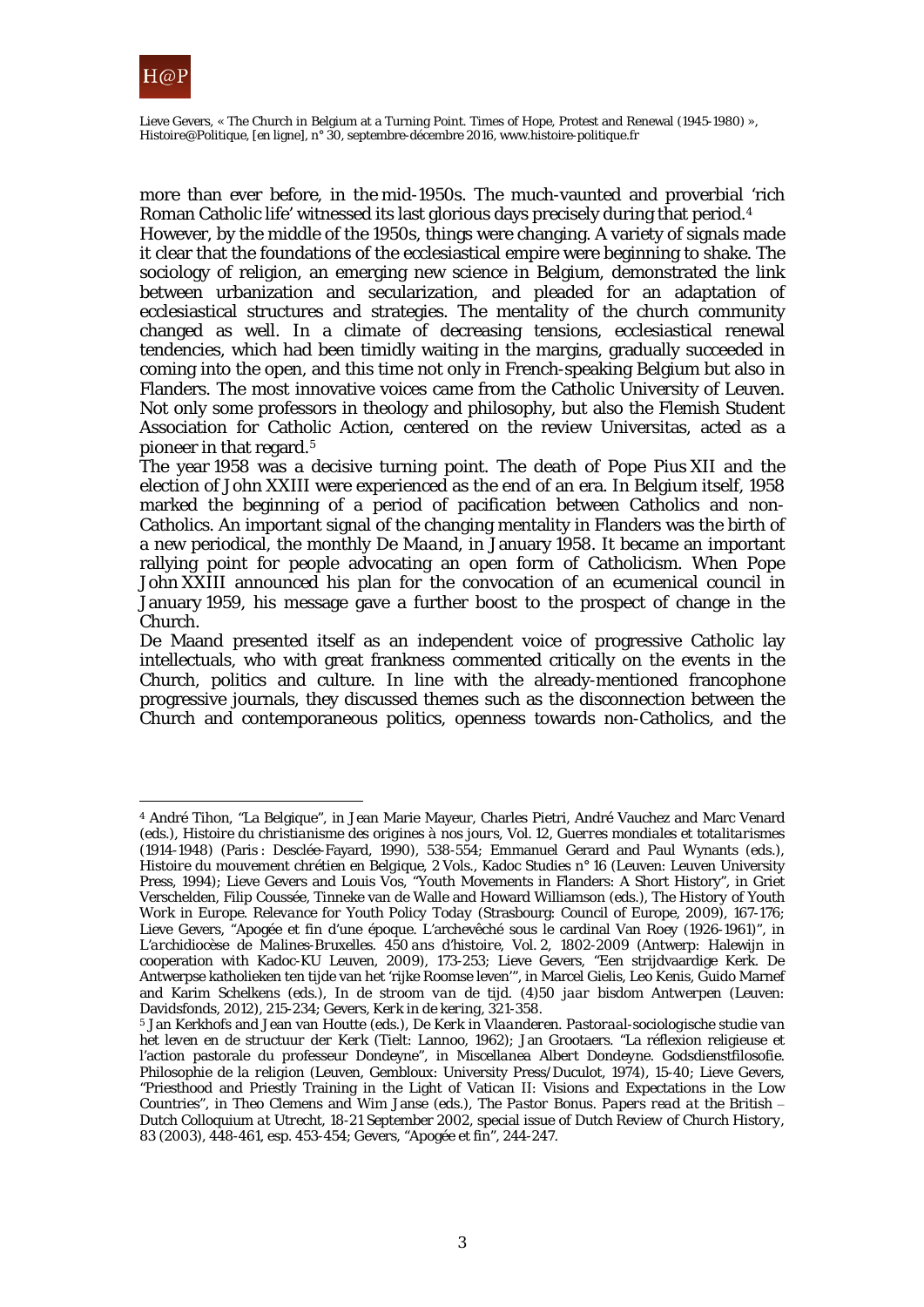

abandonment of a pillarized ghetto-mentality. They also gave plenty of attention to a wide variety of initiatives aimed at rejuvenating the Church from within.<sup>[6](#page-3-0)</sup> So there was hope but, at the same time, few observers believed in the possibility of deep-going changes happening any time soon. While formulating their demands and wishes for the council, *De Maand* and other reform-oriented publications in Belgium often expressed cautiousness, mistrust and concern regarding the preparatory activities of the council, dominated as they were by the Curia. Moreover the vota, the wishes expressed by the Belgian bishops for the council, came across as moderate, timid and fragmentary. As long as the elderly and conservative Cardinal Van Roey was at the helm of the Belgian Church – until the autumn of 1961 – the chances for renewal were in fact quite limited.[7](#page-3-1)

# **Conciliar Dynamics**

The year 1962 saw the breakthrough of the spirit of *aggiornamento*. At the start of that year, Leo Joseph Suenens was named as the new archbishop of Mechelen. His appointment was welcomed in progressive ecclesiastical circles in Belgium as a positive sign. But obviously, the most important event of that year was the opening of the Second Vatican Council in October 1962. The skepticism and cautiousness of the previous years now made way for rising confidence and the belief that this huge ecclesiastical project might be successful. Apart from reform-oriented Catholic periodicals, important centers for reflection and church-innovation in Belgium were the two university parishes, one Flemish and one French-speaking, in the Catholic University of Leuven, both founded in 1959 and canonically recognized in 1963.[8](#page-3-2)

At the Vatican Council, a major role was played by a number of professors from the Catholic University of Leuven, both theologians and philosophers, as well as several bishops. They made a strong team, known as the *squadra Belga*, which earned a growing authority as the council went on. Cardinal Suenens, in particular, drew attention and became one of the best known figureheads of the council. The Belgian press followed the activities of the council with great interest. Apart from indignation about the manipulation and the blocking maneuvers of the Cardinals of the Curia, the prevailing tone in most journals and reviews was one of gratitude and joy for the immense amount of work taken on in the space of a few years, changing the image of the Church at a quicker pace than was first thought possible.<sup>[9](#page-3-3)</sup>

<span id="page-3-0"></span> $\overline{a}$ <sup>6</sup> Lieve Gevers, "Développements ecclésiaux en Flandre à la lumière de Vatican II: la voix des laïcs", in Claude Soetens (ed.), *Vatican II et la Belgique* (Ottignies: Quorum, 1996), 223-250.

<span id="page-3-1"></span><sup>7</sup> Claude Soetens, "Les 'vota' des évêques belges en vue du concile", in Mathijs Lamberigts and Claude Soetens (eds.), *À la veille du concile Vatican II. Vota et réactions en Europe et dans le catholicisme oriental* (Leuven: Bibliotheek van de Faculteit der godgeleerdheid, 1992), 38-52; Lieve Gevers, "Apogée

<span id="page-3-2"></span>et fin", 247-250.<br><sup>8</sup> Lieve Gevers and Louis Vos, *Kerk vormen in Leuven. 25 jaar Universitaire Parochie* (Leuven: Universitaire Parochie, 1989); Gevers, "Développements ecclésiaux", 230-237; Bart Latré, *Aggiornamento in Leuven. Geschiedenis van de Universitaire Parochie (1959-1974)* (Leuven: Universitaire Pers, 2002).

<span id="page-3-3"></span><sup>9</sup> Claude Soetens, "La 'squadra belga' au concile Vatican II", in Luc Courtois and Jean Pirotte (eds.), *Foi, gestes et institutions religieuses aux 19e et 20e siècles* (Louvain-la-Neuve: UCL, Centre d'histoire des religions, 1991), 159-172; Lieve Gevers, "Vaticanum II en de Lage Landen: bronnen en historiografie", in *Trajecta. Tijdschrift voor de geschiedenis van het katholiek leven in de Nederlanden*, 1 (1992), n° 2, 187-105; Doris Donnelly, Joseph Famerée, Mathijs Lamberigts and Karim Schelkens (eds.), *The Belgian Contribution to the Second Vatican Council*. *International Research Conference at Mechelen, Leuven*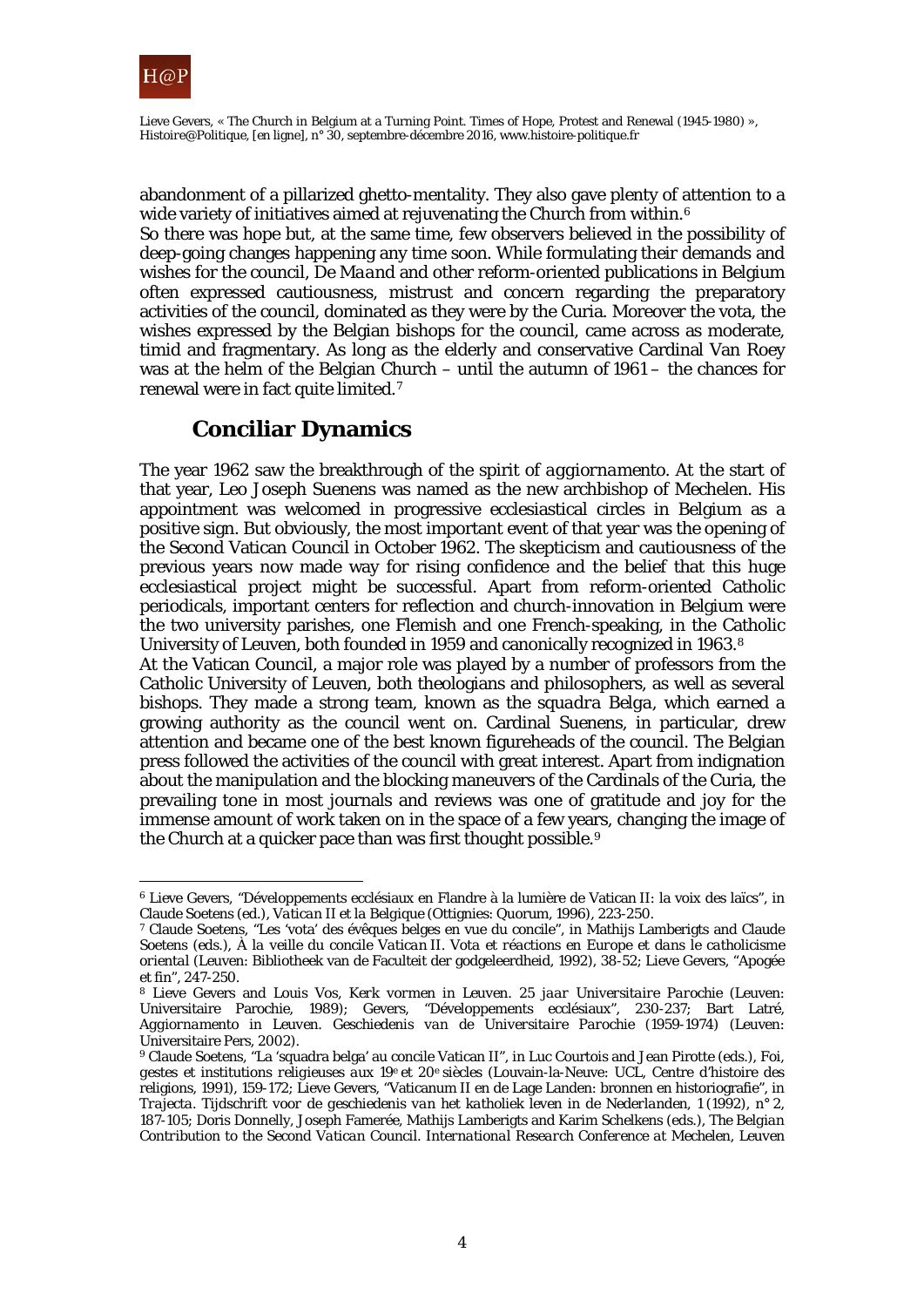

The Belgian Church was driven by a new dynamic. Concepts such as "general priesthood of the faithful", "collegiality of the bishops" and "co-responsibility of lay people" became self-evident organizing principles as never before. The constitution on the liturgy, *Sacrosanctum Concilium*, promulgated at the end of the second session in 1963 as one of the first decrees of the council, was hailed by Catholic periodicals as "the pinnacle of the entire liturgical movement of the past half century"[10](#page-4-0) while the chapter on 'the people of God' was characterized as the most successful one in *Lumen Gentium*.<sup>[11](#page-4-1)</sup>

The council also served as a catalyst for reflections on the priestly office and seminary education. Among the clergy, a strong desire for a more evangelically inspired and world-oriented priesthood became manifest. Reviews of the diocesan and regular clergy opted for a redefinition of the priesthood in terms of service and solidarity, for bridging the gap between clergy and laypeople, and for a reorientation of the priestly office from a sanctifying towards a witnessing and prophetic role. Pastoral care and strategy was considered to be in need of a radical transformation, more attuned to the concerns of modern society. Accordingly, traditional seminary education was also felt to be in need of adaptation; it should become more oriented towards the real world and provide better intellectual and professional training. A new initiative in that respect was the founding by Cardinal Suenens in 1964 of the John-XXIII-Seminary in Leuven, representing a new model of priestly formation.<sup>[12](#page-4-2)</sup>

The conciliar event also had an accelerating effect on changing attitudes regarding the role and function of marriage. Suenens's interventions during the conciliar debates did not pass unnoticed. He was advocating a more contemporary approach to the Church regarding procreation, arguing "let us avoid a new Galilei-affair".[13](#page-4-3) The pastoral constitution *Gaudium et spes* allowed for a personalist approach by recognizing marriage as a community of love and left the door open for birth control, speaking of responsible parenthood. Thus, with birth control taken for granted, the debate among moral theologians and laypeople in Belgium was now shifting to the question of contraceptives. More particularly, the discussion centered around the admissibility of the then newly developed contraceptive pill.<sup>[14](#page-4-4)</sup>

Finally, the conciliar years were conducive for the breakthrough of new visions on the relationship between Church and society. The council declaration on freedom of religion *Dignitatis humanae* was received in progressive Catholic circles in an utmost

<span id="page-4-2"></span><sup>12</sup> Lieve Gevers, "Priesthood".

 $\overline{a}$ 

*and Louvain-la-Neuve (September 12-16, 2005)*, Bibliotheca Ephemeridum Theologicarum Lovaniensium, n° 216 (Leuven: Peeters, 2008); Gevers, *Kerk in de kering*, 427.

<span id="page-4-0"></span><sup>10</sup> Peter d'Haese, "De Liturgische constitutie: geen geschenk maar opgave", *Kultuurleven*, 31 (1964), n° 2, 100.

<span id="page-4-1"></span><sup>11</sup> Lieve Gevers, "Formation du prêtre et ministère sacerdotal à l'époque de Vatican II. La réception en Belgique et aux Pays-Bas ", in Mathijs Lamberigts and Leo Kenis (eds.), *Vatican II and its Legacy*  (Leuven: University Press/Peeters, 2002) 443-467, esp. 465; Lieve Gevers, "Développements ecclésiaux", 235.

<span id="page-4-3"></span><sup>13</sup> Session of 29 Octobre 1964, see Xavier Rynne, *Letters from Vatican City: Vatican Council*, Vol. 3, *The Third Session* (New York: Farrar, Straus & Giroux, 1965), 161; Leo Joseph Suenens, *Souvenirs et Espérances* (Paris: Fayard, 1991), 123; Giuseppe Alberigo and Joseph A. Komonchak, *History of Vatican II*, Vol. 4, *Church as Communion. Third Period and Intersession, September 1964 ‒ September 1965* (Maryknoll, Leuven: Orbis/Peeters, 2003), 310.

<span id="page-4-4"></span><sup>14</sup> Lieve Gevers, "De omslag in de katholieke huwelijksmoraal", in Roger Burggraeve, Michel Cloet, Karel Dobbelaere and Lambert Leijssen (eds.), *Levensrituelen. Het huwelijk*, Kadoc studies n° 24 (Leuven: Universitaire Pers, 2000), 52-76.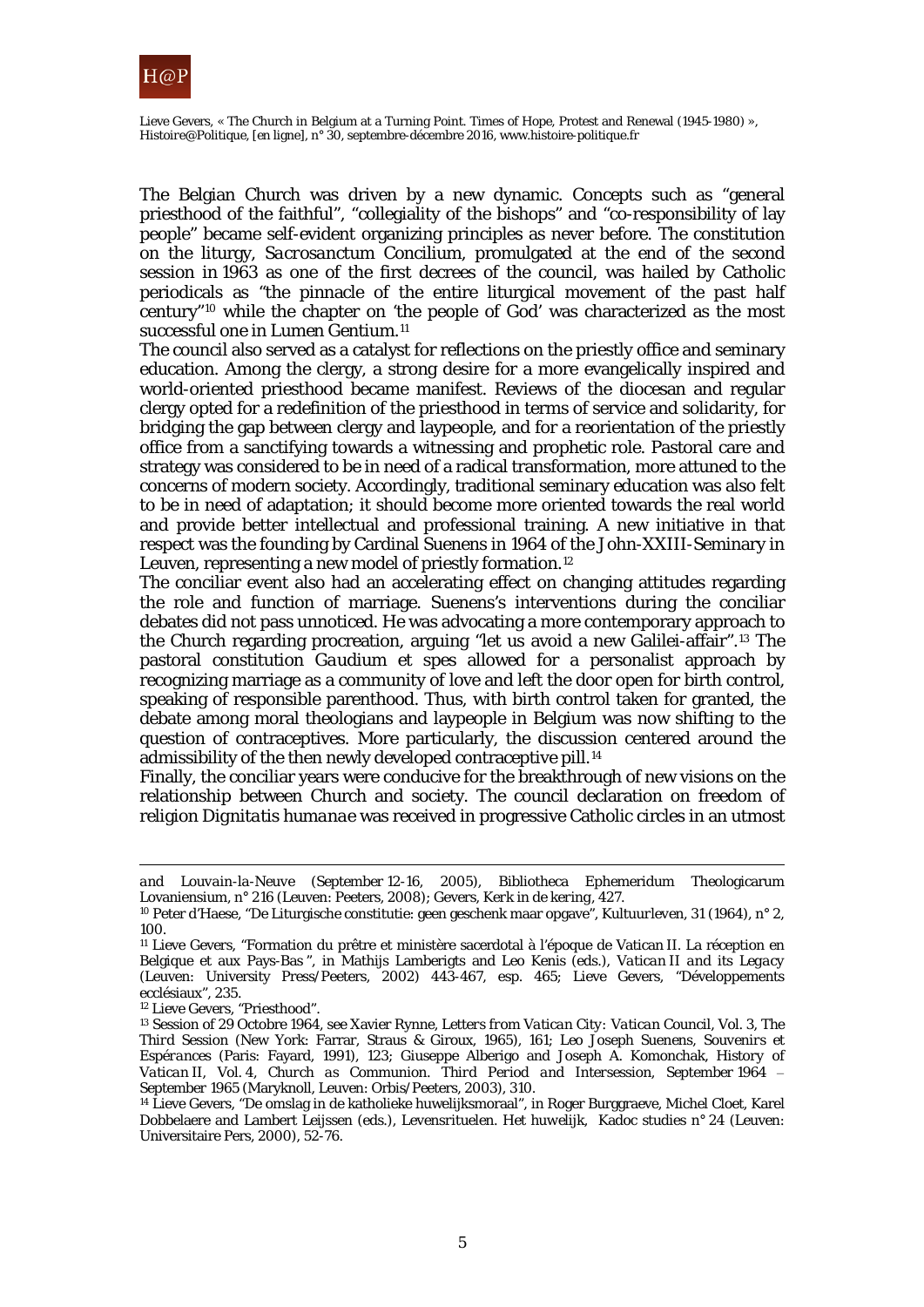

Lieve Gevers, « The Church in Belgium at a Turning Point. Times of Hope, Protest and Renewal (1945-1980) », *Histoire@Politique*, [en ligne], n° 30, septembre-décembre 2016, www.histoire-politique.fr

positive way, even as "an historical event" with a "revolutionary significance".[15](#page-5-0) The encyclical *Pacem in Terris* – perceived as Pope John's testament and published in 1963, the year of his death – was highly valued as well. It was considered as a confirmation of the importance of human rights, and it was regarded as the "ecclesiastical baptism of the democratic liberties".[16](#page-5-1)

Moreover – against the background of the decolonization process<sup>[17](#page-5-2)</sup> – the papal messages and the council document *Gaudium et Spes* enhanced the awareness of the inequality and unbalanced relationship between North and South in the World. The first half of the 1960s witnessed a growing concern among Belgian Catholics about what were then called "underdeveloped countries", later on rephrased as "developing countries", and accordingly giving rise to a growing consciousness of the moral duty to solidarity. In keeping with that idea the bishops launched the Lent-action "Fraternal Sharing" in 1961. From about 1965 onwards, the need for a more structured approach to providing aid to the developing world, and also for a radical mentality shift in the Western world itself, began to be keenly felt.[18](#page-5-3)

# **The Post-Council Era: Problematic Reception, Crisis, Turn toward the 'New Left' (1966-1973)**

Towards the end of the council and in the first post-council years, the Belgian church underwent a thorough facelift due to numerous reforms. Most obvious were the changes in the liturgy: more stress on the service of the Word, the use of the vernacular, more evening services, also on Saturdays, architectonic adaptations regarding for instance the turning of the altar to the public and the disappearance of statues, confessionals and the communion rail. Gradually, pastoral consultative bodies were established: parochial councils, councils for priests and around 1970 a general consultative body for both the Flemish as well the French-speaking Church community. This transformation was enhanced by a further process of splitting up the ecclesiastical bodies between the two language groups, in line with the enhanced federalization process in the sixties in the country as a whole, including the separation of the political parties according to community lines.[19](#page-5-4) In the context of the Belgian Church, a radical operation in that regard was the splitting up of the faculties of theology, canon law and philosophy as part of the division of Leuven University into two autonomous universities.<sup>[20](#page-5-5)</sup>

<sup>15</sup> "Bij het keren van de zandloper", *De Maand*, 6 (1963), n° 10, 578.

<span id="page-5-1"></span><span id="page-5-0"></span><sup>16</sup> Reginald Staf Callewaert, "De katholieken en de gewetensvrijheid", *Kultuurleven*, 30 (1963), n° 8, 628. <sup>17</sup> The formerly Belgian Congo became independent in 1960.

<span id="page-5-3"></span><span id="page-5-2"></span><sup>18</sup> Monique Costermans, "La coopération", in Pirotte and Zelis, *Pour une histoire*, 727ff.; Bart Latré, *Strijd & Inkeer. De kerk- en maatschappijkritische beweging in Vlaanderen 1958-1990*, Kadoc Studies n° 34 (Leuven: Universitaire Pers, 2011), 90-94.

<span id="page-5-4"></span><sup>&</sup>lt;sup>19</sup> The growing division between the francophone South and the Dutch-speaking northern part of Belgium led to the establishment of so-called 'cultural communities' as legal entities, anchored in the Belgian constitution by 1970. Thus, Belgium now counts three such 'cultural communities', a Frenchspeaking one, the Dutch-speaking counterpart, and then a small German-speaking 'cultural community' in the extreme eastern section of Belgium.

<span id="page-5-5"></span><sup>20</sup> Lieve Gevers, "Naar een nieuwe faculteit", in Lieve Gevers and Leo Kenis (eds.), *De Faculteit Godgeleerdheid in de KU Leuven 1969-1995*, Annua Nuntia Lovaniensia n° 39 (Leuven: University Press/Peeters, 1997), 3-29; Gevers, "Développements ecclésiaux", 246-249; Gevers, "Agenda. Challenges for a new university", in Jo Tollebeek and Liesbeth Nys, *The City on the Hill. A History of Leuven University 1968-2005* (Leuven: University Press, 2006), 10-25.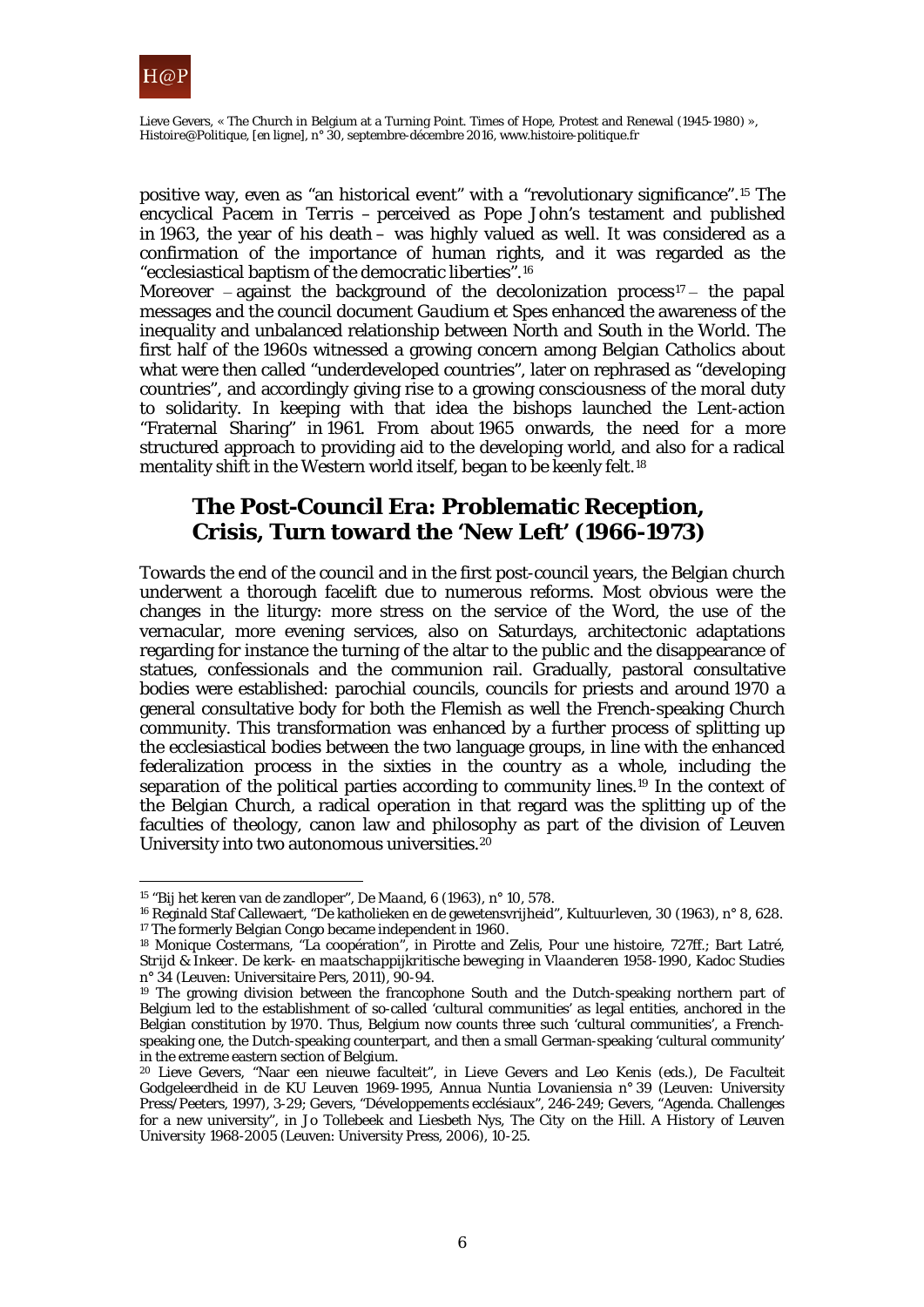

Conciliar dynamics were persistent in other fields as well. The training programs of priestly, religious and theological education underwent drastic changes and so did the constitutions and rules of abbeys and convents. Diocesan publications tried to improve the involvement of faithful in ecclesiastical life. In 1969, Belgium witnessed the ordination of its first married deacons.[21](#page-6-0) Those reforms consolidated the inner church renewal, which had been eagerly anticipated for some time. Moreover, the conciliar texts and recent papal declarations seemed to have freed the Church from its shackles of antimodernism and anticommunism, and to orient her towards a more open, global and socially progressive view on the world.[22](#page-6-1)

Nonetheless, it soon became clear that those reforms failed to meet the Catholic population's high expectations. It is striking to see how, very soon after the closing of the council, the positive and hopeful tone of the previous years made way for feelings of frustration, protest, polarization and crisis. The reforms were received in an antagonistic way. They resulted on the one hand in the manifestation of a restorative tendency among people for whom the council had gone (much) too far. Among progressive Catholics, on the contrary, an increasing feeling of discontent and disappointment prevailed: reforms were too slow in coming and were perceived moreover as much less far-reaching than could be justified by 'the spirit' of the council. The mood of *aggiornamento*, so it seemed, was going full steam ahead after the council as well. It was now driven by a dynamic of its own, rushing at far too quick a pace, given the rather moderate goals of the council itself.[23](#page-6-2)

The problematic reception of the council occurred against the background of a Church and society in turmoil. In particular, in the second half of the sixties, this became manifest in a striving for individual freedom and self-expression, a loss of the patriarchal family model, a consumer youth culture, the sexual revolution and, in general, a crisis of authority.[24](#page-6-3) In Western society, 'May 1968' was perceived as the moment of the final breakthrough of the revolutionary tide. However in Catholic Flanders, the crisis of authority had already started two years earlier with the outbreak of the revolt in May 1966 against the episcopal decision to adhere to the bilingual character of the Catholic University of Leuven. In Flanders, the Leuven crisis caused a general outburst of anti-authoritarian and anticlerical actions, and such sentiments encouraged progressive Catholic reviews to make ever stronger pleas for de-pillarization and pluralism. The Leuven crisis reached a new climax in the first months of 1968. Among Catholic students in Flanders, at the university as well in high schools, it served as an important catalyst to further enhance and sharpen a critical stance against the Church and an orientation towards the 'New Left'.[25](#page-6-4)

 $\overline{a}$ 

<span id="page-6-0"></span><sup>&</sup>lt;sup>21</sup> Gevers, "Formation du prêtre", 466; Leo Kenis, "Une église devenue minoritaire dans un environnement pluraliste. L'archidiocèse sous Léon-Joseph Suenens et Godfried Danneels (1961-2009)", in *L'archidiocèse de Malines-Bruxelles. 450 ans d'histoire,* Vol. 2, *1802-2009* (Antwerpen: Halewijn in collaboration with Kadoc-KU Leuven, 2009), 255-317; Marcel Gielis, Karim Schelkens, Luc Vints, "Een decennium in het teken van het concilie", in Marcel Gielis *et al.* (eds.), *In de stroom*, 239-261.

<span id="page-6-1"></span><sup>22</sup> Gevers, *Kerk in de kering*", 430-431.

<span id="page-6-2"></span><sup>23</sup> Latré, *Strijd en inkeer*, passim; Gevers, *Kerk in de kering*, 431-432.

<span id="page-6-3"></span><sup>24</sup> Hugh McLeod, *Religion and the People of Western Europe, 1789-1989* (Oxford: Oxford University Press, 19972), 135ff.; Hans Righart, *De eindeloze jaren zestig. Geschiedenis van een generatieconflict* (Amsterdam: De Arbeiderspers, 1995); Latré, *Strijd en inkeer*, 101-103.

<span id="page-6-4"></span><sup>25</sup> Louis Vos, Mark Derez, Ingrid Depraetere and Wivina van der Steen, *De stoute jaren. Studentenprotest in de jaren zestig* (Tielt: Lannoo, 1988); Gevers, "Développements ecclésiaux", 237- 240; Lieve Gevers,"Calling and Profession", in Jo Tollebeek and Liesbeth Nys, *The City on the Hill. A History of Leuven University 1968-2005* (Leuven: University Press, 2006), 128-145, esp. 129; Gerd-Rainer Horn, *The Spirit of '68. Rebellion in Western Europe and North America, 1956-1976* (Oxford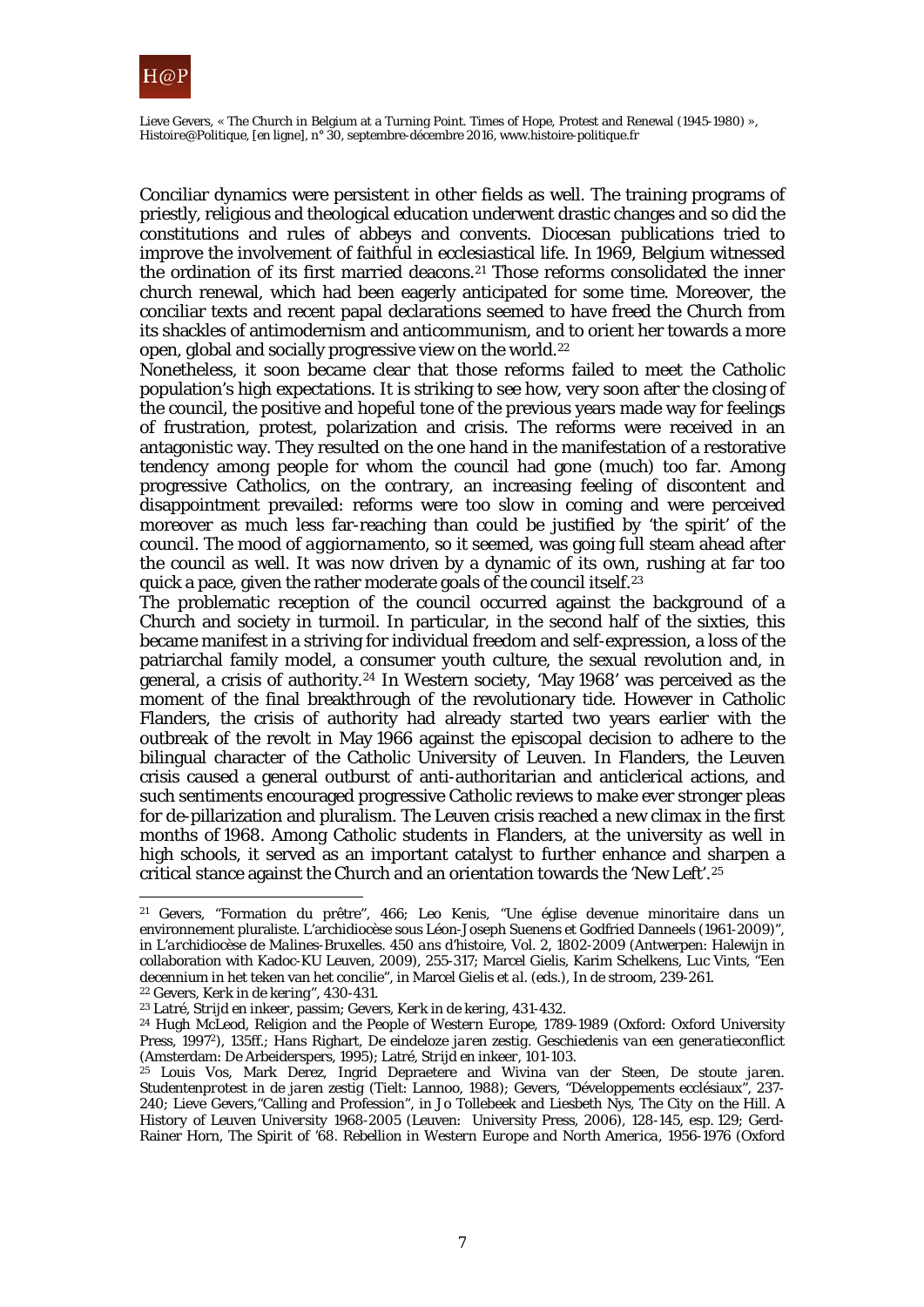

Meanwhile, Rome followed an ever more restorative course. The encyclical *Sacerdotalis caelibatus* of June 1967 took away the hope shared by progressive laypersons and clerics of a decoupling of priestly office and celibacy. Against the background of the global left-wing student protests in the spring of 1968, the Catholic Church then experienced her own 'May 1968' with the appearance of *Humanae vitae* on 25 July 1968. The encyclical caused a shock wave and achieved the reverse of what had been intended: it made the use of contraceptives in mainstream Catholic *milieus* acceptable. The prevailing sentiment was that the papal authority had overplayed its hand in this matter. For many, the encyclical was the signal to leave the Church. From 1968 onwards, there was a drastic reduction in church attendance in Belgium as a whole  $26$ 

Among the more conscientious faithful, on the other hand, the encyclical encouraged an urge for increased public debates and discussions, leading to further polarization. In the wake of *Humanae vitae*, in the second half of 1968 and in 1969, a number of new progressive groups came into being, especially in Flanders, giving rise to an influential 'church-critical' movement. In turn, these progressive initiatives were paralleled by the formation of conservative groups, be it on a more reduced scale. Between these extremes lived a divided Church community which, for the next few years, was to become immersed in sometimes violent conflicts and discussions. The Church was evolving away from unity and cohesion towards diversity and multiformity.[27](#page-7-1)

In the progressive 'church-critical' movement, priests and members of religious orders, both male and female, were, in the initial phase, often the driving force. They were also joined, supported and spurred on, however, by hundreds, even thousands of committed laypeople. They considered themselves as being part of an international movement, the movement of 'Solidary Priests', as they called themselves, with branches in various European countries.[28](#page-7-2) One of their crucial concerns was the priesthood, in particular the question of celibacy. Apart from that, the progressive church movement also focused on the authoritarian structures and 'pseudodemocracy' within the Church – eventually airing generalized anti-capitalist social criticism as such.

 $\overline{a}$ University Press, 2007) 69-74; Latré, *Strijd en inkeer*, 85; Louis Vos, *Idealisme en engagement. De roeping van de katholieke studerende jeugd in Vlaanderen (1920-1990)* (Leuven: Acco, 2011), 361ff ;

<span id="page-7-0"></span><sup>&</sup>lt;sup>26</sup> Between 1968 and 1973 Sunday practice in Belgium diminished by almost 10% (from 41,8 % to 32,3 %,) About 800.000 people left the Church – in a country barely counting ten million people as a whole. The reduction in church attendance was most drastic in the traditionally Catholic Flemish region – from more than 50 % to 38 %; Karel Dobbelaere, *Het 'volk Gods' de mist in? Over de kerk in België*  (Leuven: Acco, 1988), 46-47, 66-71, 151; Karel Dobbelaere, "La dominante catholique", in Liliane Voyé, Karel Dobbelaere, Jean Remy and Jaak Billiet (eds.), *La Belgique et ses dieux: églises, mouvements religieux et laïques* (Louvain-la-Neuve: Cabay, 1985), 193-193-220; see also J. Derek Holmes, Bernard W. Bickers, *A Short History of the Catholic Church* (Tunbridge Wells: Burns & Oats, 1983), 288-290; Gevers, "De omslag"*,* 70-72; Gevers, *Kerk in de kering*, 310-312, 433-434.

<span id="page-7-1"></span><sup>27</sup> Karel Dobbelaere and Jaak Billiet, "Groepsvorming in en rond de Kerk in Vlaanderen", *Collationes. Vlaams tijdschrift voor theologie en pastoraal* (1976), 91-114; Peter Wuyts, *Behoudende groepen in de Vlaamse kerkgemeenschap* (unpublished masterthesis KU Leuven, 1986); Bart Latré, "In confrontatie met de ambtsproblematiek. Kritische priestergroepen in Vlaanderen (1969-1990)", *Trajecta. Tijdschrift voor de geschiedenis van het katholiek leven in de Nederlanden*, 14 (2005), 48-79; Latré, *Strijd en inkeer*, 112ff.

<span id="page-7-2"></span><sup>28</sup> On the international movement of Solidarity Groups, see Gerd-Rainer Horn, *The Spirit of Vatican II. Western European Progressive Catholicism in the Long Sixties* (Oxford: Oxford University Press, 2015), 86-109.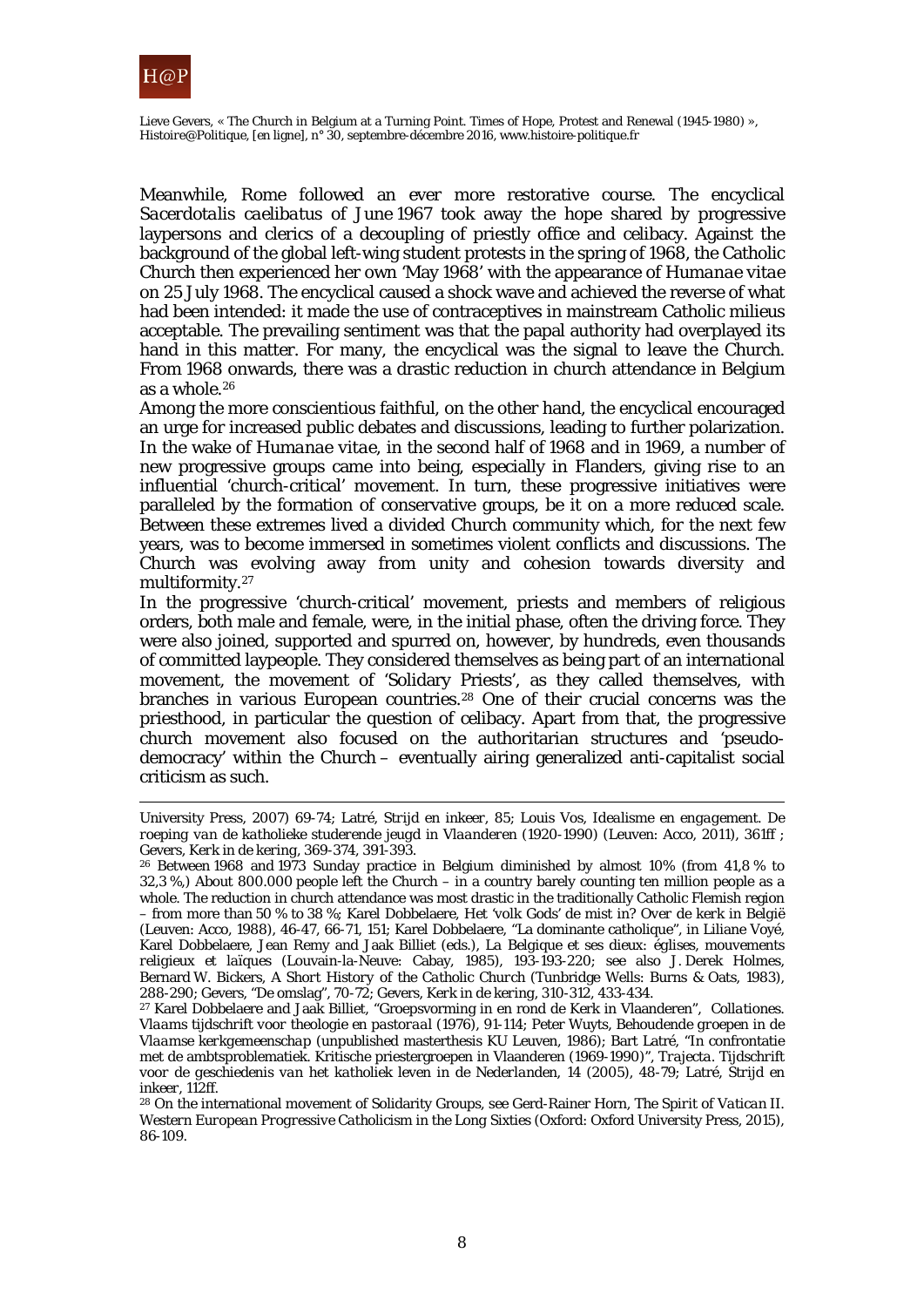

The discord amongst the flock not only concerned the question of whether or not the Council should be perceived as the final or rather as the starting point of church reform. The scope of the discussion was much broader. It ultimately concerned faith itself. Already during the heyday of the *nouvelle théologie* in the 1940s and 1950s, activists had aired a plea for a more existential, true-to-life approach to faith and theology.[29](#page-8-0) In the revolution affecting the Church at the end of the 1960s, an urge towards individualization, self-expression and authenticity likewise played a prominent role. It resulted in experiments in the renewal of religious life among the rank and file. Out of discontent with the 'Church as an institution', people took refuge in smaller groups, away from the official structures, in the so-called base communities, where they wanted to experience their faith in a life-like and authentic way.<sup>[30](#page-8-1)</sup>

Apart from a more existential approach, the new experience of faith was marked by a trend towards 'horizontalism', an orientation towards the world, and a noticeable politicization. From the mid-sixties onwards, influential Anglo-Saxon authors, like Harvey Cox and John Robinson, called "for a secular way of speaking about God".<sup>[31](#page-8-2)</sup> German theologians such as Johann Baptist Metz and Jürgen Moltmann pointed out the "revolutionary power of the Gospel" and the duty of Christians to "social and political praxis".[32](#page-8-3) The 'church-critical' groups were inspired by the same zeal. They perceived themselves not only as the basis of a church movement, but just as much as part of the 'new social movements' that were springing up in Belgium around that time (environmental, feminist, third world, peace movements).<sup>33</sup> They shared with these movements a 'New Left' vision of society, and they perceived social commitment as a necessary component or, even more so, as the essence of what it meant to be a Christian. In their critical analysis of Church and society they felt themselves inspired by the newly discovered Socialist/Marxist discourse, but at the same time, while allowing for a certain openness towards leftwing dogmatism, they kept their focus on 'human' issues such as liberation, creativity, peace, development aid and care for the environment.[34](#page-8-5) This combination of radical Catholicism and Marxism, with its underlying ethical impulse, formed a special blend, which explains why precisely Flemish Catholic youth, students at the Catholic University of Leuven and high school students in Catholic secondary schools were the driving force in the revolt of 1968, not only in Flanders itself, but in Belgium as a whole.[35](#page-8-6)

<span id="page-8-5"></span><sup>34</sup> Latré, *Strijd en inkeer*, 173-212; Gevers, *Kerk in de kering*, 436-437.

<span id="page-8-0"></span> $\overline{a}$ <sup>29</sup> Roger Aubert, *La théologie catholique au milieu du XXe siècle* (Tournai, Paris: Casterman, 1954), 74ff.; Jürgen Mettepenningen, *Nouvelle théologie ‒ New theology: Inheritor of Modernism, Precursor of Vatican II* (London: Clark, 2010), 141-142.

<span id="page-8-1"></span><sup>30</sup> Dobbelaere, "La dominante catholique"; Latré, *Strijd en inkeer*, 219-250, 315-329; base communities in international perspective in Horn, *The Spirit of Vatican II*, 111-163.

<span id="page-8-2"></span><sup>31</sup> Quotation from a comment on Harvey Cox, *The Secular City: Secularization and Urbanization* (New York: Macmillan, 1965), by E. de Liefde, "The secular city: een samenvatting", *Kultuurleven*, 35 (1968), n° 7, 512-513.

<span id="page-8-3"></span><sup>32</sup> Some quotations out of a number of comments in Catholic periodicals on the writings and ideas of Metz and Moltmann: Bertrand de Clercq, "Wordt het christendom revolutionair?", *Kultuurleven*, 33 (1966), n° 10, 659; Bertrand de Clercq, "Christenen te gast bij marxisten", *Kultuurleven*, 34 (1967), n° 9, 647.

<span id="page-8-4"></span><sup>33</sup> Staf Hellemans and Marc Hooghe (eds.), *Van 'Mei 68' tot 'Hand in Hand'. Nieuwe sociale bewegingen in België, 1965-1995* (Leuven: Garant, 1995).

<span id="page-8-6"></span><sup>35</sup> The British historian Robert Lumley pointed to a similar interaction between religion and politics in the student revolt in Italy: "The religious structure of feeling was of considerable importance in the making of 1968", see Robert Lumley, *States of Emergency. Cultures of Revolt in Italy from 1968 to 1978*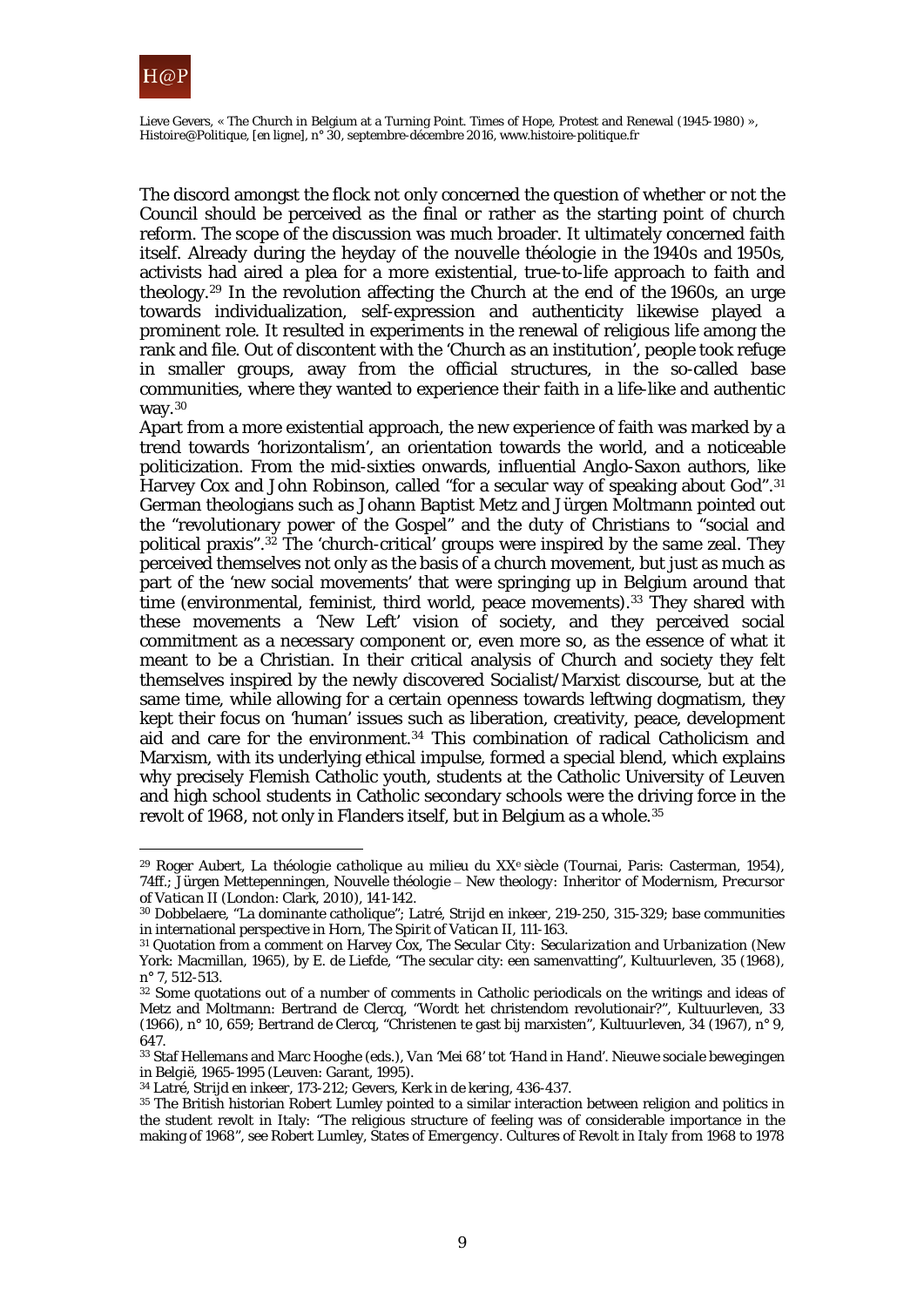

This movement, which combined criticism of the Church with criticism of society at large, was at its strongest between 1968 and 1974. It called forth a significant response within the broader network of ecclesiastical and Catholic organizations. Parochial associations, youth movements, schools, social and charitable organizations, all were kindled by the same spirit<sup>36</sup>. From about 1969 a gradual shift took place from interest in internal church themes towards ever greater attention to social criticism as such. The mobilization around the problems related to the priesthood reached a final climax in 1971, with the Roman Synod of bishops and the alternative gathering, the so-called 'Operation Synod' of the 'Solidary Priests'. After yet another disappointing outcome, with a repeated refusal on the part of the hierarchy to disconnect the priestly office and celibacy, the critical priest movement gradually faded away. From 1974 onwards the socially critical radicalism as such seemed to be beyond its peak as well. Belgian youth began to express less and less interest in issues linked to protest and dissent. Perhaps underlying this sea-change in public opinion, the economic crisis of 1973 put an end to any post-materialistic  $d$ reams<sup>37</sup>.

# **Since 1974: Institutionalization, Differentiation, Mitigation**

In the second half of the 1970s and in the 1980s, the Catholic 'New Left' movement continued to enjoy a strong growth in numbers, influence and organizational strength. Anti-capitalism and Third World problems remained common ideological denominators, but at the same time there was an evolution towards institutionalization and greater diversity of political expression. The movement found its continuation in Flanders, among other things, in the left-wing movement of *Christenen voor het socialisme* (Christians for Socialism) as well as in the environmental movement *Anders gaan leven* (Agalev = Change Your Life) which transformed itself after some time into a pluralist 'Green Party', eventually casting

 $\overline{a}$ (London: Verso, 1990), 77-86, quotation 84; Vos, *Idealisme en engagement*, 449. The significance of the "Catholic World", and in particular "Catholic students at the KU Leuven" as "the most dynamic organization in the Belgian New Left", is also mentioned by Gerd-Rainer Horn, "The Belgian Contribution to Global 1968", *Belgisch tijdschrift voor Nieuwste Geschiedenis*, 35 (2005), n°4, 597-635, quotation 628. But of course the movement deeply affected much larger sections of Belgian society. Apart from Leuven, students at other Belgian universities (Gent, Brussels and Liège) were likewise moved by the spirit of '68; see Horn, "The Belgian contribution", and Louis Vos, "Belgium", in Martin Klinke and Joachim Scharloth (eds.), *1968 in Europe. A History of Protest and Activism, 1956-1977* (New York: Palgrave Macmillan, 2008), 153-162.<br><sup>36</sup> See for instance the ideological evolution of a local branch of the Katholieke Studentenactie (KSA-

<span id="page-9-0"></span>Catholic Student Action), a youth movement for secondary school students at the end of the 1960s and the beginning of the 1970s, as described by Lieve Gevers, *Honderd jaar katholieke studerende jeugd, 1884-1984. De geschiedenis van de Hasseltse Jonge Klauwaarts* (Hasselt: Kadoc-Leuven, 1986), 193- 227; also Gevers, *Kerk in de kering*, 369-388. In francophone Belgium, the Jeunesse Ouvrière Catholique (JOC, Young Workers Organisation) and the Mouvement Ouvrier Chrétien (MOC, Christian Workers Organisation) were driving forces in the fashioning of 'New Left' milieus; see François Houtart, "Nouvelles formes d'engagements socio-politiques des chrétiens", in Voyé, Dobbelaere, Remy and Billiet (eds.), *La Belgique*, 175-189; Horn, "The Belgian contribution", 625, 627-628; Jean-Louis Jadoulle and Paul Wynants, "Les engagements en dehors du parti catholique et du Parti social chrétien", in Pirotte and Zélis (eds.), Pour une histoire, 246-248.

<span id="page-9-1"></span>and Zélis (eds.), *Pour une histoire*, 246-248. 37 Latré, *Strijd en inkeer*, passim; Vos, *Idealisme en engagement,* 442-443; Gevers, *Kerk in de kering*, 382-388.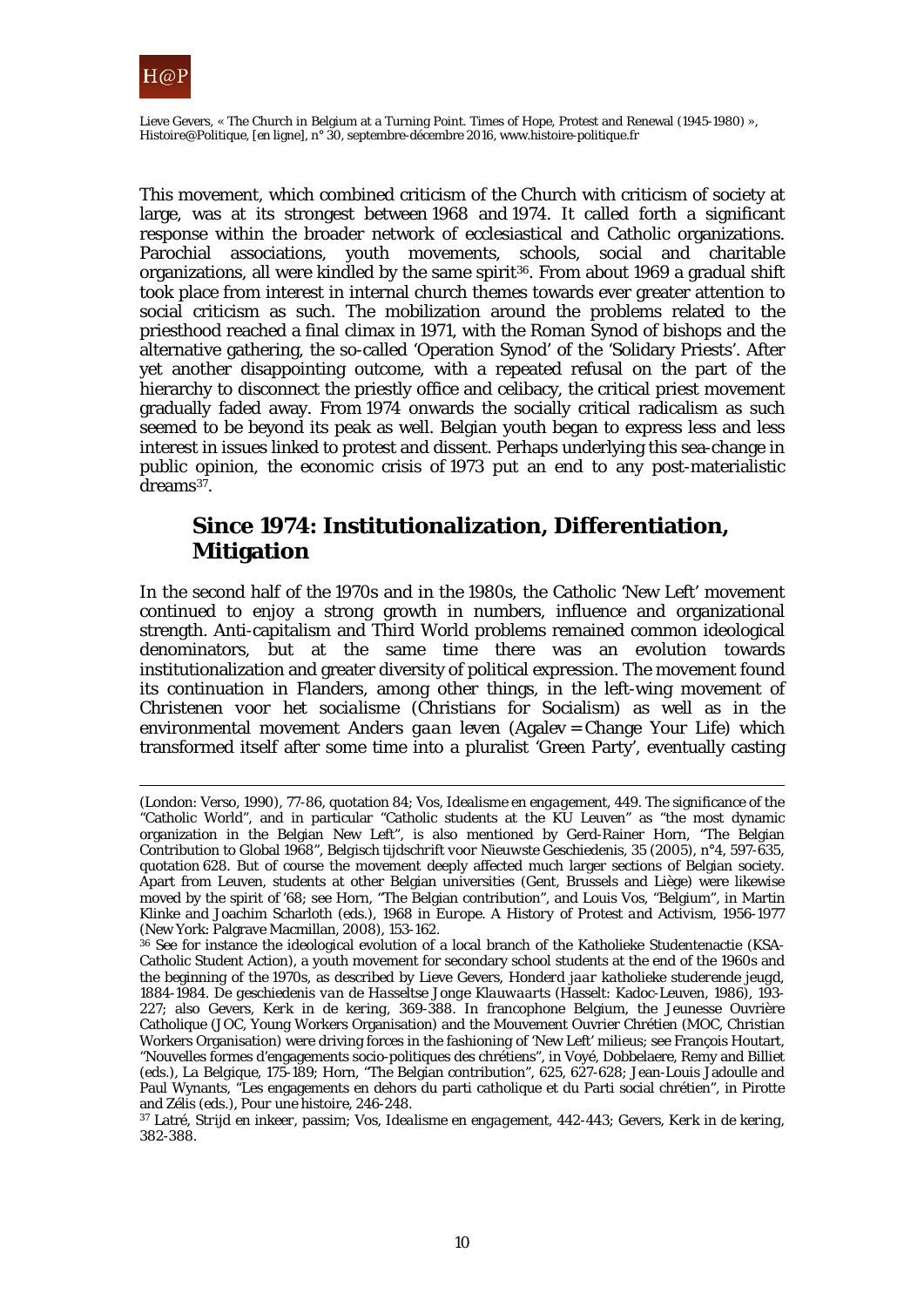

aside its Christian roots. *Chrétiens pour le socialisme* and *Ecolo* were their counterparts in francophone Belgium, be it with an organizational and ideological brand of its ow[n38](#page-10-0). Many progressive Christians, with the passage of time, distanced themselves from the sharp edges of their left-wing criticism. *De Vijgeboom* (The Fig-Tree), a bimonthly launched in 1976, became the mouthpiece of progressive Catholics in Flanders. Presenting itself as a periodical for 'justice and peace' as well as 'struggle and repentance', it was widely read amongst the divergent tendencies in progressive Catholicism, as well as within established Catholic organizations and the ecclesiastical hierarchy. In the 1970s and 1980s, it had a readership of several thousand[39.](#page-10-1)

But times had changed dramatically. When the dust raised by the revolutionary upheaval of the sixties eventually settled down, people realized that they had become a part of a profoundly different Church. The ranks of church-goers had thinned out, as had the ranks of priests and the religious orders. An evolution took place towards a pluralist society and a fragmented religious culture, in which the Catholic community – ever more clearly – formed a minority. Flanders in that regard followed in the footsteps of its francophone neighbors, Brussels and Wallonia[40](#page-10-2).

To the extent that the younger generations still remained loyal to the Church, the turbulent sequence of events of previous years had caused an irreversible break with tradition. The time of a self-evident Christianity had come to an end. From the second half of the 1970s, many embarked on a journey towards greater spiritualization and privatization of everyday life, taking their distance from social and political commitments[41](#page-10-3). As a consequence, the Catholic 'New Left' movement turned out to be mainly a 'generational' event. It in fact gradually grew older together with its founders and could not avoid shrinking in the long run. The disappearance of the review *De Vijgeboom* in 1990 was a clear sign that the best days of the movement of progressive Catholics in Flanders were over.

#### **L'auteur**

Lieve Gevers est professeur émerite en histoire ecclésiastique contemporaine à la Faculté de théologie de la K.U. Leuven. Ses publications concernent l'histoire de l'Église, de l'enseignement et des mouvements nationaux aux  $XIX<sup>e</sup>$  et  $XX<sup>e</sup>$  siècles.

#### **Abstract**

 $\overline{a}$ 

Between 1945 and 1980, Belgian Catholicism underwent fundamental change. In the 1950s, conservatism and anti-communism dominated the Belgian Church, which remained solidly rooted in local society. Starting in 1958, it became apparent that change was desired, justification for which was found in the *aggiornamento*

<span id="page-10-1"></span><span id="page-10-0"></span><sup>38</sup> Houtart, "Nouvelles formes d'engagements"; Jadoulle and Wynants, "Les engagements", 248-250. <sup>39</sup> Latré, *Strijd en inkeer*, 219 ff.

<span id="page-10-2"></span><sup>40</sup> Jaak Billiet and Karel Dobbelaere, *Godsdienst in Vlaanderen. Van kerks katholicisme naar sociaalculturele kristenheid* (Leuven: Davidsfonds, 1976); Voyé, Dobbelaere, Remy and Billiet (eds.), *La Belgique*; Rudi Laermans (ed.), *Godsdienst en Kerk in een geseculariseerde samenleving. Een keuze uit het werk van Karel Dobbelaere* (Leuven: Universitaire Pers*,*1998); Kenis, "Une église devenue minoritaire"*.*

<span id="page-10-3"></span><sup>41</sup> Mc Leod, *Religion and the People*, 150-154; Vos, *Idealisme en engagement*, 446 ff. ; Gevers, *Kerk in de kering*, 401-402.